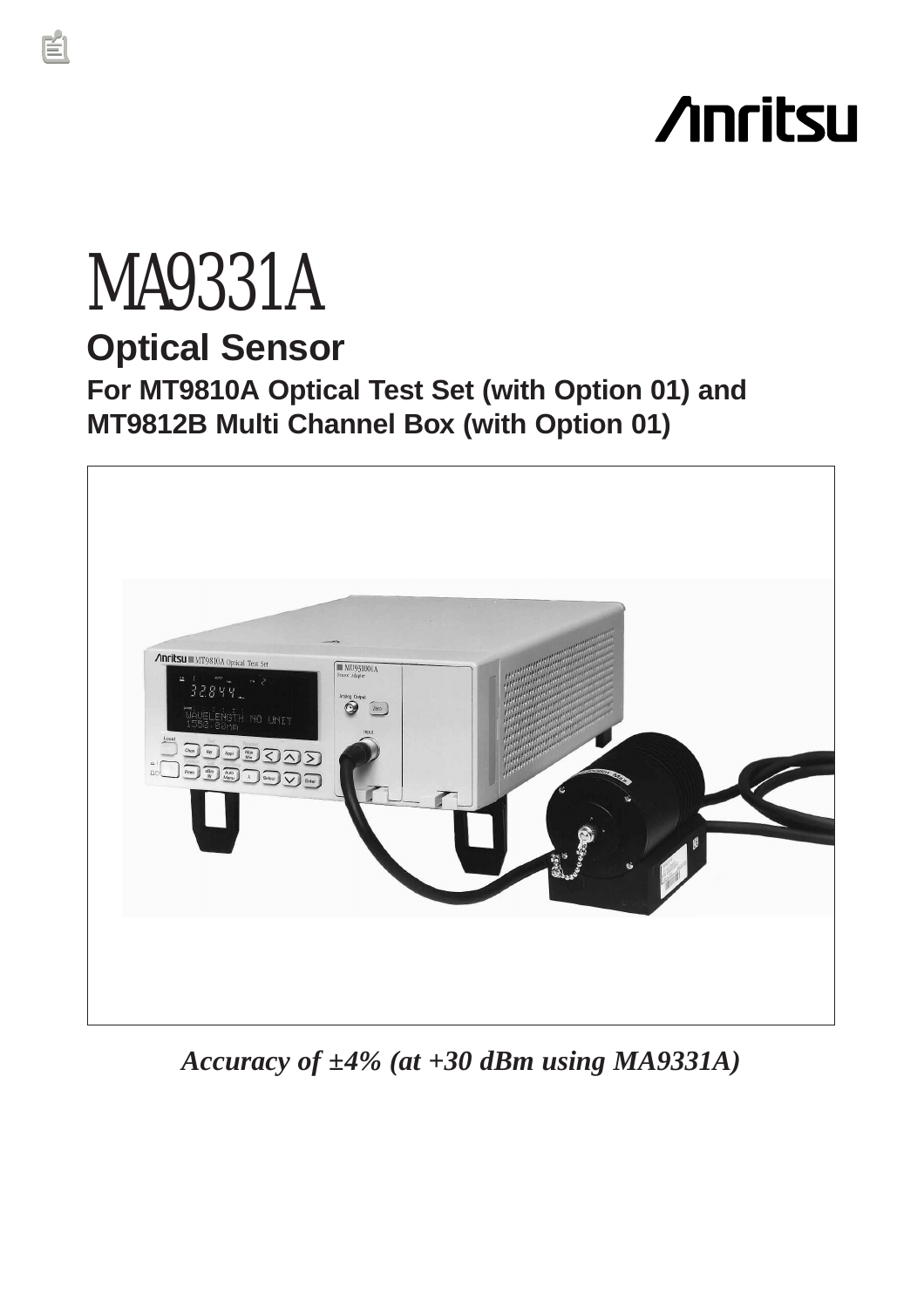Wavelength Division Multiplexing (WDM) technology is evolving towards Dense Wavelength Division Multiplexing (DWDM) with greater wavelength density, and the future will see more multiplexed wavelengths with higher optical levels exceeding +30 dBm (1 W).

The MA9331A Optical Sensor is able to measure highpower optical signals with excellent accuracy due to their absolute-value calibration at +30 dBm. It has a low polarization dependent loss (PDL) of less than 0.01 dB and direct traceability to the UK National Physical Laboratory (NPL), making them ideal for measuring the optical power of EDFAs and Raman amplifiers, as well as pumped laser light sources, etc.

The MA9331A is connected to the MU931001A Sensor Adapter with cable.

### *Uses*

- High-accuracy measurement of high-power optical signals –– EDFAs and Raman amplifiers
- R&D and manufacturing of optical parts Pumped laser light sources
- WDM systems –– Measurement of total power after signal coupling

## *Applications*

The MA9331A can be used either with the MT9810A Optical Test Set or with the MT9812B Multi Channel Box when Option 01 is installed. Option 01 increases the GPIB transmission speed and all the MT9810A units can be used even when Option 01 is installed.

Note: The MT9810A and MT9812B both require installation of Option 01 to use MA9331A. For details of the MT9810A and units, refer to the separate catalog.



**MA9331A Optical Sensor, MU931001A Optical Sensor Adapter**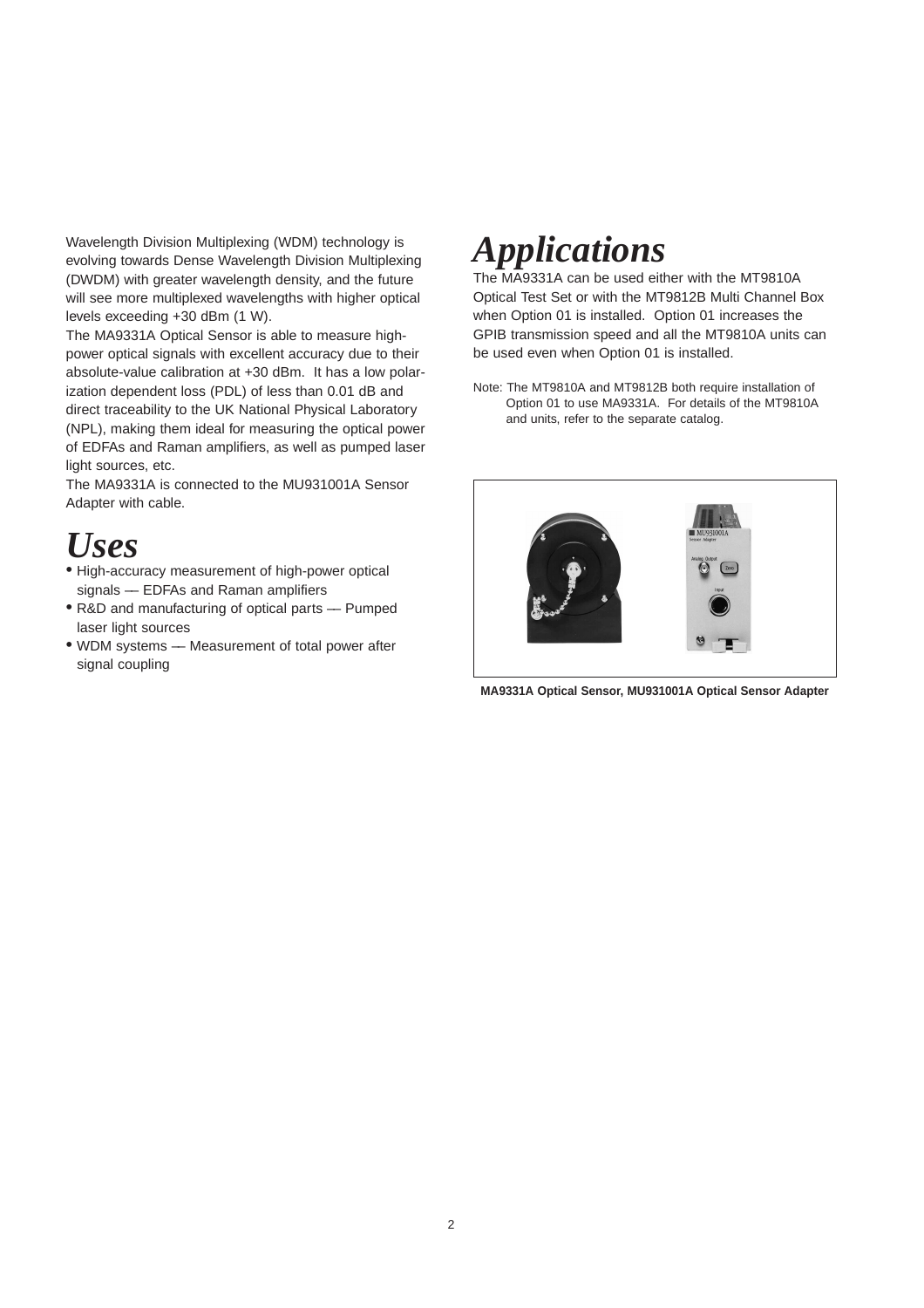# *Specifications*∗*<sup>1</sup>*

| Model                                         | MA9331A <sup>*2</sup>                                                                         |  |  |
|-----------------------------------------------|-----------------------------------------------------------------------------------------------|--|--|
| Sensor element                                | InGaAs-PD                                                                                     |  |  |
| Input type                                    | Fiber                                                                                         |  |  |
| Supported fiber                               | 9/125 to 62.5/125 $\mu$ m (NA: $\leq$ 0.29)                                                   |  |  |
| Wavelength range                              | 940 to 1640 nm                                                                                |  |  |
| Optical power measurement range <sup>*3</sup> | $+35$ to $-50$ dBm                                                                            |  |  |
| Noise level                                   | $\leq -43$ dBm                                                                                |  |  |
| Polarization dependent loss*4                 | $\leq$ 0.01 dB (PC connector), $\leq$ 0.05 dB (APC connector)                                 |  |  |
| Optical power measurement accuracy            | $\pm 3\%$ (at +30 dBm) <sup>*5</sup> , $\pm 4\%$ (at +30 dBm) <sup>*6</sup>                   |  |  |
| Linearity*7                                   | $\pm 0.05$ dB $\pm 30$ nW (-40 to +35 dBm)                                                    |  |  |
| <b>Environmental conditions</b>               | Operating temperature/humidity: $0^{\circ}$ to +40 $^{\circ}$ C/ $\leq$ 90% (no condensation) |  |  |
|                                               | Storage temperature/humidity: -40° to +71°C/≤90% (no condensation)                            |  |  |
| Dimensions and mass                           | 60 (W) x 78 (H) x 90 (D) mm, ≤750 g                                                           |  |  |

∗1 Using MT9810A-01 or MT9812B-01

∗2 With MU931001A Optical Sensor Adapter

∗3 1550 nm

∗4 SM fiber (ITU-T G.652), 1550 nm

∗5 Reference conditions: SM fiber (ITU-T G.652), 1550 nm, APC connector, +30 dBm, CW light, 23˚ ±2˚C (RH: 60% ±10%)

∗6 Operating conditions: SM fiber (ITU-T G.652), 980 nm ±1 nm, 1240 to 1340 nm, 1440 to 1640 nm, APC connector, +30 dBm, CW light, 23˚ ±5˚C (2% increase when using wavelength outside above range), RH: 60% ±10%

∗7 Constant temperature within 23˚ ±5˚C range